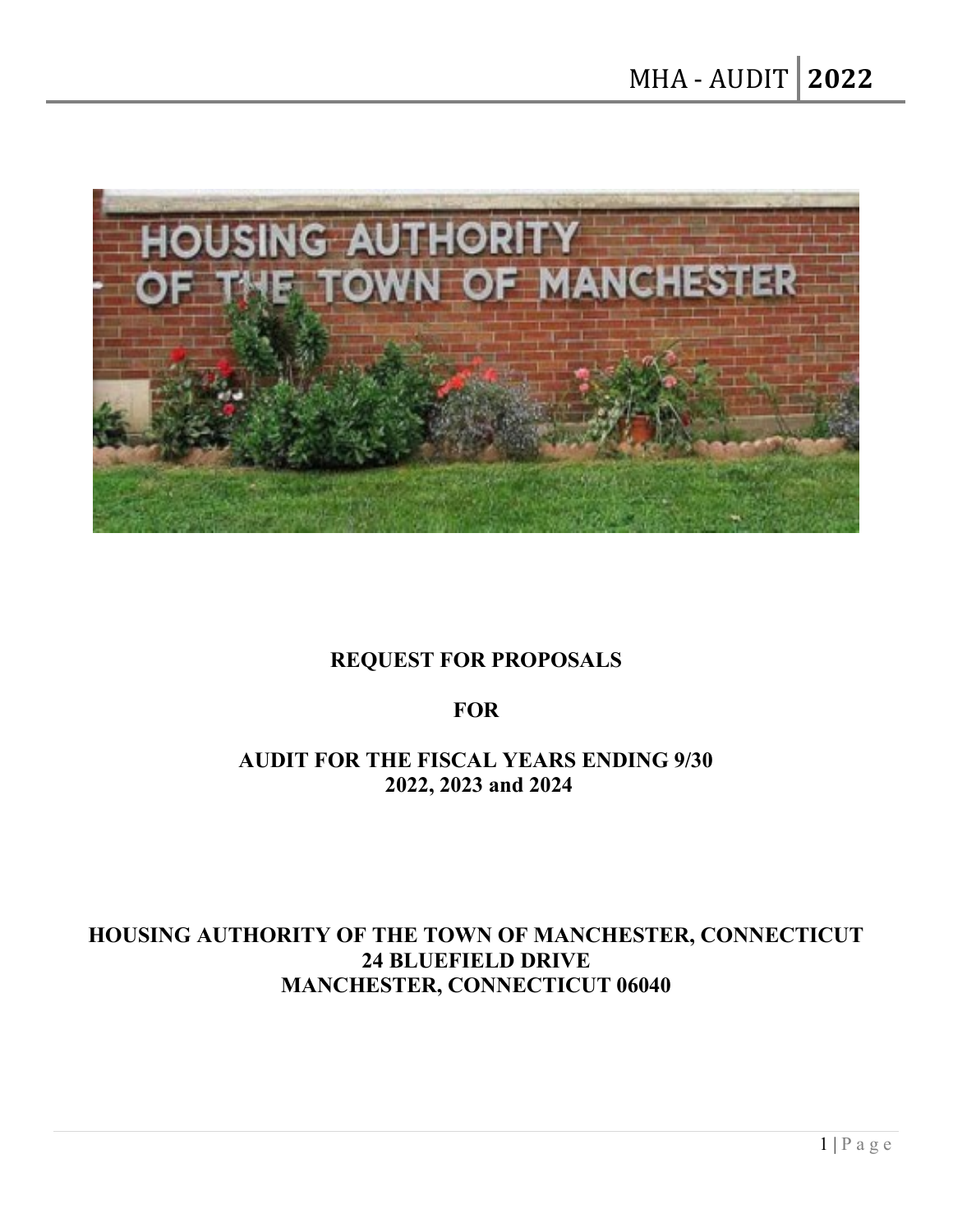# **Table of Contents – RFP – AUDIT FOR THE FISCAL YEARS ENDING 2022 – 2024**

| Introduction                    |  |  |
|---------------------------------|--|--|
| Background                      |  |  |
| Types of Programs to be Audited |  |  |
| <b>Selection Criteria</b>       |  |  |
| <b>Financial Reporting</b>      |  |  |
| Instruction to Bidders          |  |  |
| Exhibit 1                       |  |  |
| Contract                        |  |  |

| <b>Issued Date</b>             | <b>June 6, 2022</b>  |
|--------------------------------|----------------------|
| <b>Proposal Due Date</b>       | <b>July 8, 2022</b>  |
| <b>Evaluation</b>              | Week of July11, 2022 |
| <b>Board Review</b>            | <b>July 20, 2022</b> |
| <b>Contract Effective Date</b> | <b>July 21, 2022</b> |

An original and five (5) copies of the Proposal must be submitted in a sealed envelope to **(must be in the MHA office by 2:00 p.m., July8, 2022):**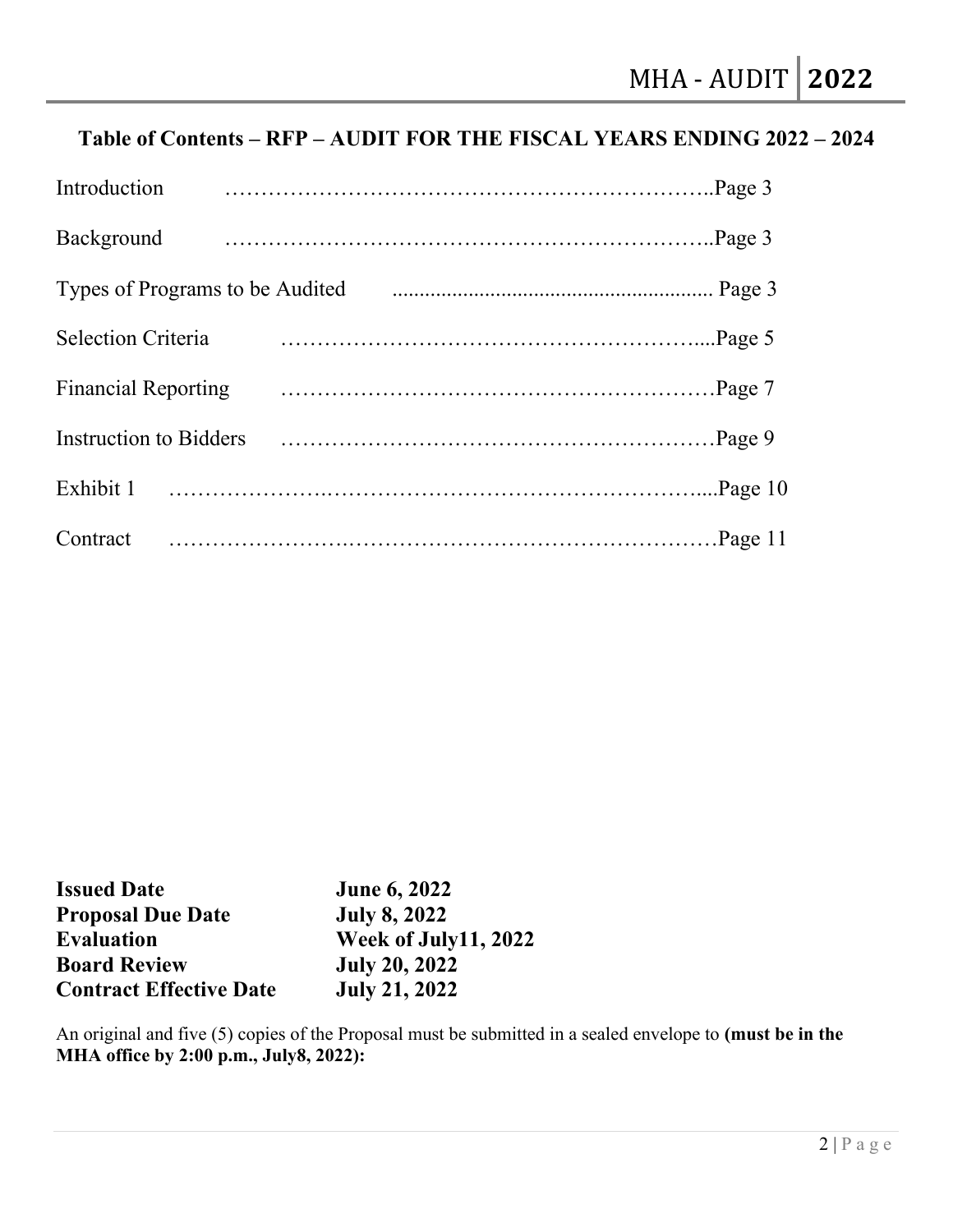# **REQUEST FOR PROPOSALS**

## MANCHESTER HOUSING AUTHORITY

The Manchester Housing Authority is now requesting audit proposals from those firms qualified and licensed to audit housing authority financial statements. Your proposal should include a letter in which you indicate that if selected, you will sign the contract for audit services, a copy of which has been enclosed. Your proposal may indicate that the audit is for the purpose of expressing your opinion on the financial statements and not primarily or specifically designed to disclose defalcation and any other qualifications that you feel should be included. The fee for which you are willing to perform the audits should be stated, which amount should include all applicable expenses.

The audit is to be performed in accordance with generally accepted auditing standards and will additionally require compliance testing and a study of internal accounting controls. The Auditor will be required to state that these have been performed in accordance with OMB Circular A-133.

The Auditor shall also be responsible to audit according to the Uniform Financial Reporting Standards (UFRS) for Public Housing Authorities except that the Housing Authority will submit its own unaudited and audited data via the Financial Assessment Subsystem (FASS) of the Real Estate Assessment Center (REAC). The Auditor shall include the Financial Data Schedule (FDS) as supplemental information in their audit report and will be responsible for verifying the FDS data submitted by the Housing Authority. In this regard, the Auditor must be familiar with the REAC electronic submission process, have a REAC User ID and be able to provide the appropriate information on disk to the PHA on a timely basis.

The Manchester Housing Authority was last audited at and for the year ended **9/30/21**. Programs that will be required to be audited at fiscal year-end **9/30/22** include:

## **Types of Programs to be Audited**

.

#### *FEDERAL LOW-INCOME PUBLIC HOUSING*

MHA operates 318 units of Federal LIPH. MHA has at least 3 Capital Fund programs in operation

#### *STATE OF CONNECTICUT CONGREGATE & STATE ELDERLY HOUSING*

MHA operates 37 State of Connecticut Congregate Housing units.

## *SECTION 8 HOUSING CHOICE VOUCHER PROGRAM (HCV)*

The Authority is allocated 504 HCV, presently has 475 units under the USDHUD Section 8 Housing Choice Voucher program.

#### *SECTION 8 DSS-SERT HOUSING CHOICE VOUCHER PROGRAM*

MHA manages approximately 900 of these vouchers for the State of Connecticut thru a contract with J. A. D'Amelia & Associates.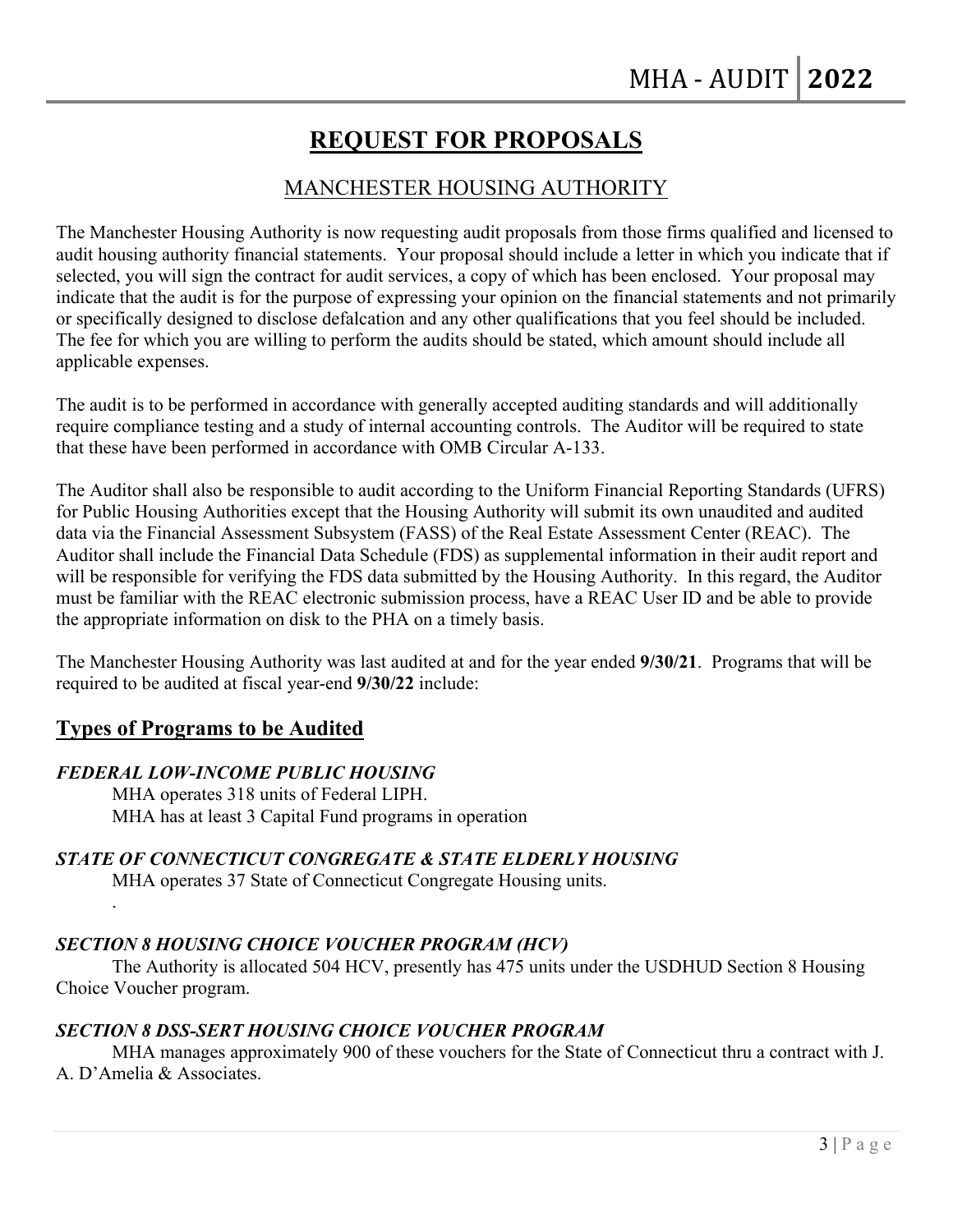The audit will be required to be performed as soon as possible (after completion of the unaudited financial statements) and must be completed by the end of 06/30/23. Twenty (20) copies of the audit will be required to the Public Housing Agency plus electronic filing a copy to the Single Audit Clearinghouse (1 copy with Data Collection Form) and one (1) copy submitted to Department of Housing (DOH).

At the conclusion of the engagement, the contractor shall provide the PHA with a draft of the audit report, along with the general fund cash analysis schedule(s) for all Federal Programs, electronic format which includes the financial statement footnotes, schedule of findings and Corrective Action Plan, and any adjusting entries, together with copies of supporting workpapers. In addition, any informal comments and suggestions regarding improvements in operation efficiency should be discussed.

You may visit the offices of the Housing Authority and review copies of the 9/30/21 audit report and copies of the current monthly general ledger and journals. You should make prior arrangements by contacting **Joseph D'Ascoli, Executive Director**.

Your proposal must be received at the office of the Housing Authority on or before **July 8, 2022**, and selection will be made on **July 20, 2022**. All firms will be notified as to the selection, by mail or email on or before **July 21, 2022**. If a firm wishes to withdraw the proposal, they may do so prior to **July 8, 2022**.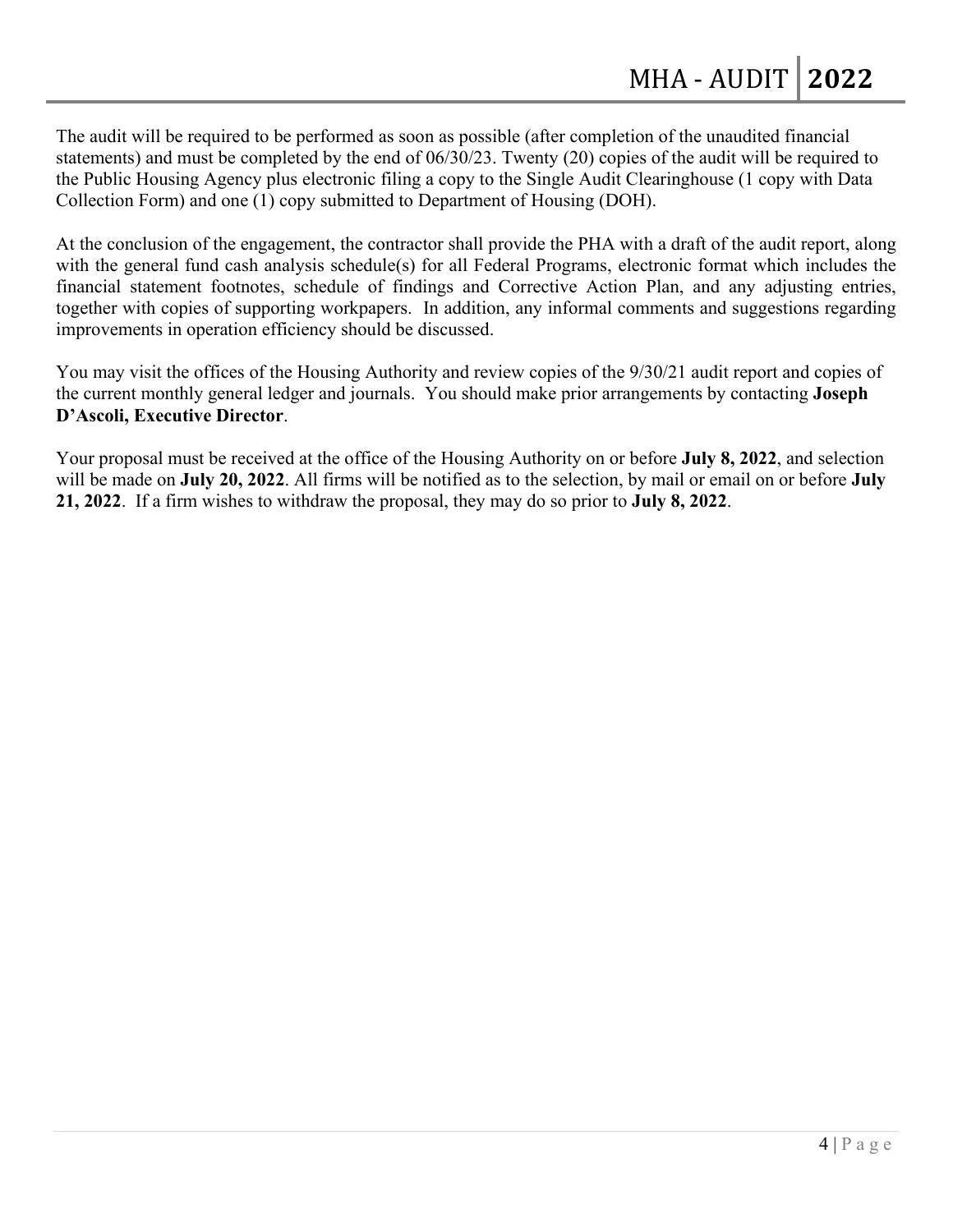#### SELECTION CRITERIA FOR IPA AUDIT

|    |                                                                                                                                                                                                                                                      | <b>Points</b> |  |
|----|------------------------------------------------------------------------------------------------------------------------------------------------------------------------------------------------------------------------------------------------------|---------------|--|
| 1. | Qualification of assigned staff which includes prior PHA auditing<br>experience and knowledge of the auditing standards especially.<br>Experience in preparing or reviewing FDS schedules and working<br>with the HUD electronic submission process. | 30            |  |
| 2. | General knowledge of the housing industry.                                                                                                                                                                                                           | 20            |  |
|    | 3. Price and number of hours to complete the audit. A schedule should<br>be provided showing method of determining fee. Indicate what<br>schedules or copies will be required of the PHA.                                                            | 15            |  |
|    | 4. A list of references of those PHA clients served in the last year.<br>The contact person and telephone number for each reference<br>would be helpful.                                                                                             | 10            |  |
| 5. | Quality Control procedures within the firm<br>(include latest copy of Peer Review report) and continuing<br>education of assigned staff.                                                                                                             | 10            |  |
| 6. | Quality and content of proposal.                                                                                                                                                                                                                     | 10            |  |
| 7. | Location of office                                                                                                                                                                                                                                   | 5             |  |
|    | <b>Total</b>                                                                                                                                                                                                                                         | 100           |  |

• Items which have no point value: (if these items cannot be met, the proposal will be considered unresponsive).

- Evidence of REAC User ID.
- Evidence of professional liability coverage of no less than \$500,000 must be included.
- Evidence of State license or permit to practice as a CPA must be included.
- A statement must be included which states that the audit will be completed, and the report issued no later than 180 days from the end of the PHA's fiscal year.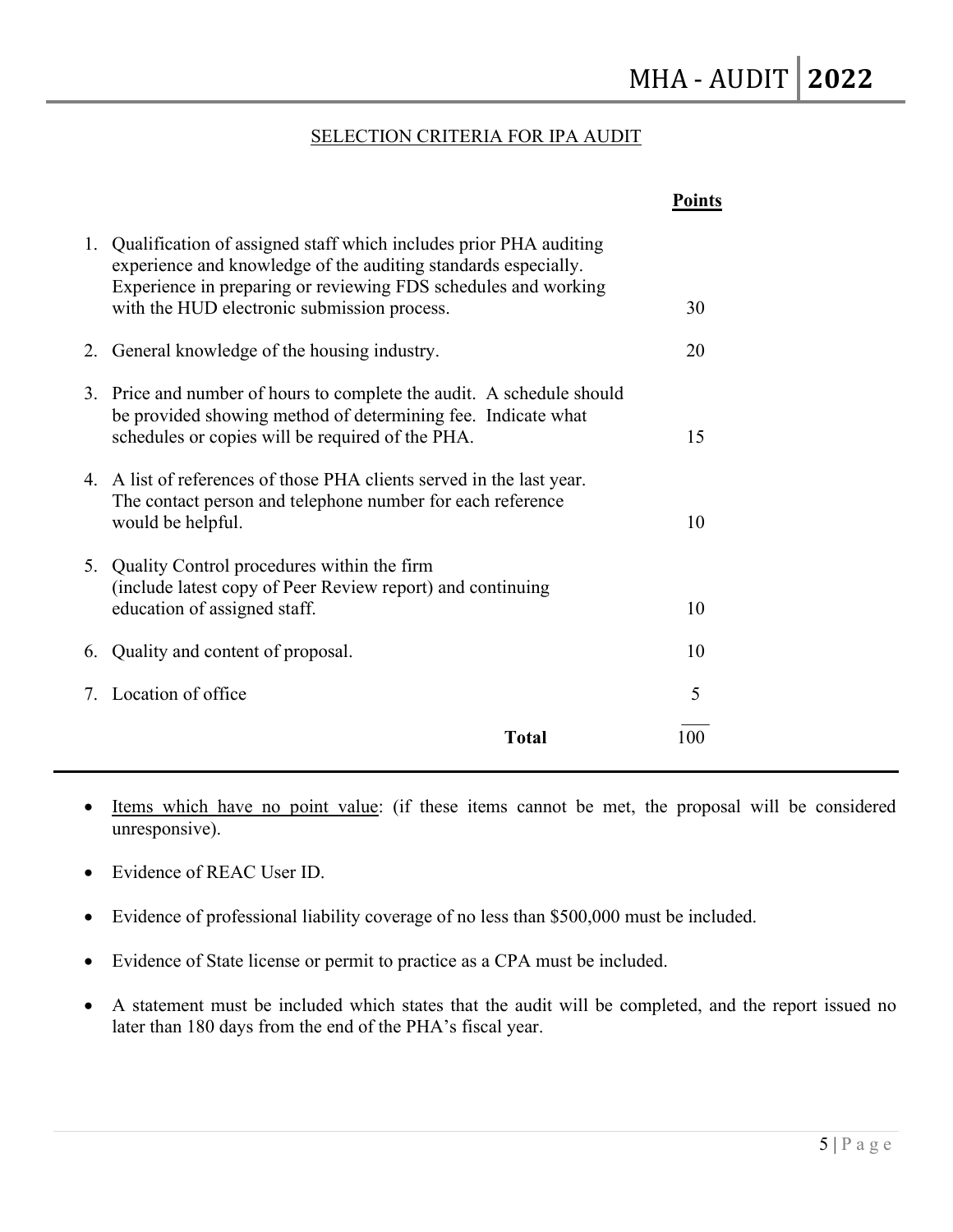Should two or more firms receive substantially equal evaluations the Housing Authority is required to provide small or minority firms with the opportunity to perform or otherwise participate in the audit.

Your proposal should include:

- 1. Information concerning your firm, the name of the contact partner and staff persons who will be assigned to perform the audit. You should indicate the prior audit experience of these persons and how much time each person will actually spend on site.
- 2. Reference should be provided pertaining to audit clients for which your firm has been the auditor of record or who have permitted the listing of their names as a reference. Please indicate the nature of the work performed for these clients.
- 3. A statement as to the amount of assistance your firm will expect from the Housing Authority accounting staff, including the nature of assistance and/or schedules which you will expect them to prepare prior to or during the audit.
- 4. Please indicate if HUD has ever reviewed your work papers.

In addition to the proposal for the **9/30/22** audit, you are also requested to provide a proposal for the annual **9/30/23 to 9/30/24** audit. The proposal should contain the rates and total estimated costs that you would intend to use should the Housing Authority desire to extend the contract to include the contract to cover these audits. A renewal of your contract would be based on programs and circumstances as may then exist.

You should note that the audit contract provides that you will be paid the amount of your audit fee 50% upon submission of the audit report draft (copies to E.D.) and 25% upon delivery of the required copies of the audit report (and submission of a copy to the Single Audit Clearinghouse with the Data Collection Form) and 25% upon completion of the HUD electronic submission process.

The contract also requires that you retain the audit working papers to which the government may have access up to four (4) years.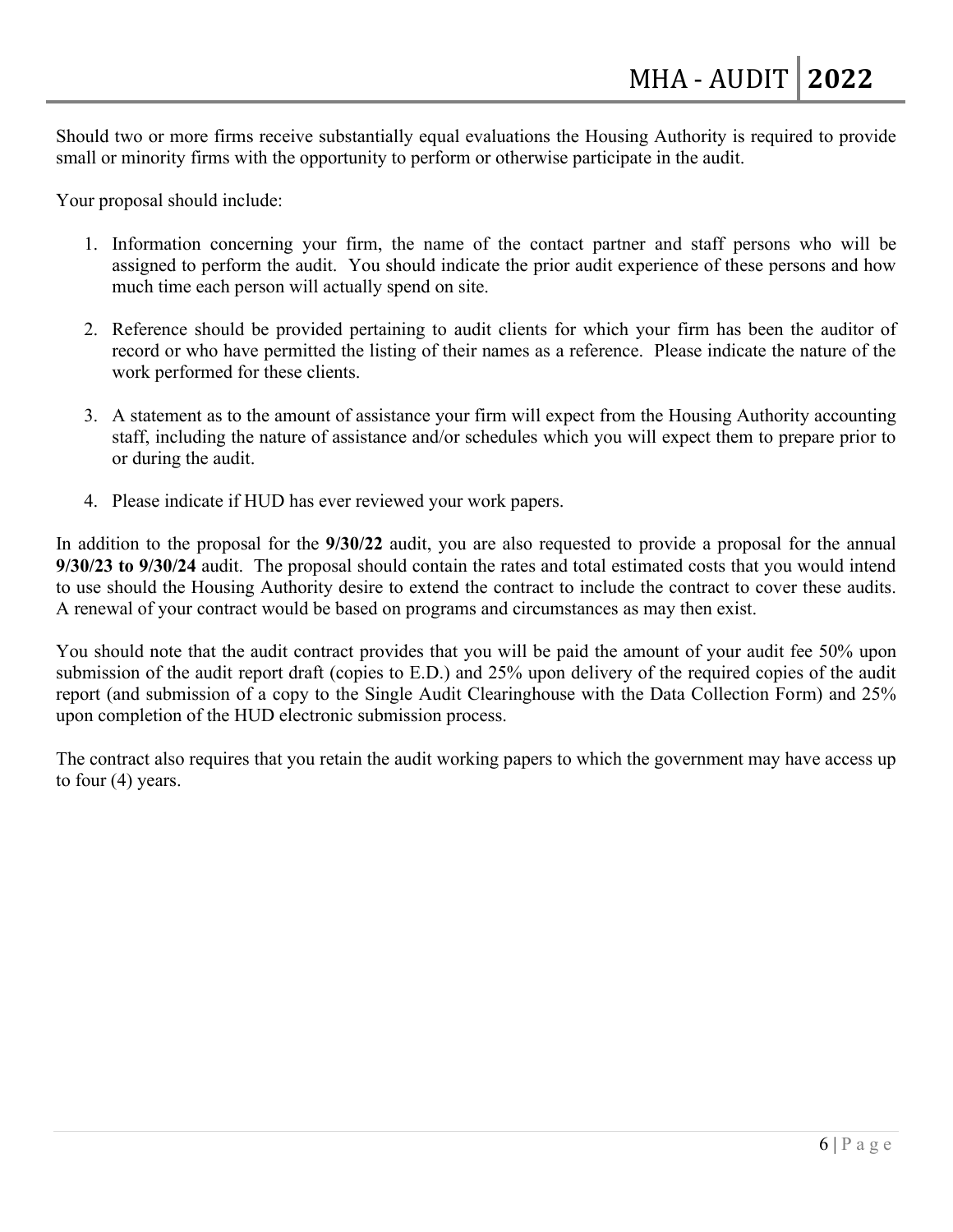## **Financial Reporting**

Although the Single Audit Act requires the submission of general purpose financial statements, the authority also wishes the audit report to contain the following financial statements:

#### **Conventional Public Housing**

Balance Sheet Statement of Income and Expense Analysis of Surplus Computation of Residual Receipts & Accruing Annual Contributions Statement of Development Cost - uncompleted Statement of Actual Development Cost Statement of Modernization Cost - uncompleted Statement of Actual Modernization Cost Analysis of General Funds available for reduction of annual contributions subsidiary schedules Schedule of Federal Financial Assistance Section 8 Balance Sheet Statement of Income and Expense Analysis of Surplus Statement of Annual Contributions earned, Project Account and Operating Reserve changes - Section 8 programs Analysis of General Funds available for reduction of annual contributions

## **Schedule of federal financial assistance**

#### **Other Programs - at a minimum**

Balance Sheet Statement of Income and Expense (if applicable) Analysis of Surplus Program Cost Statements and cash flows (if applicable) Analysis of general funds available for reduction of annual contributions Schedule of Federal Financial Assistance

GAAP – FDS Schedule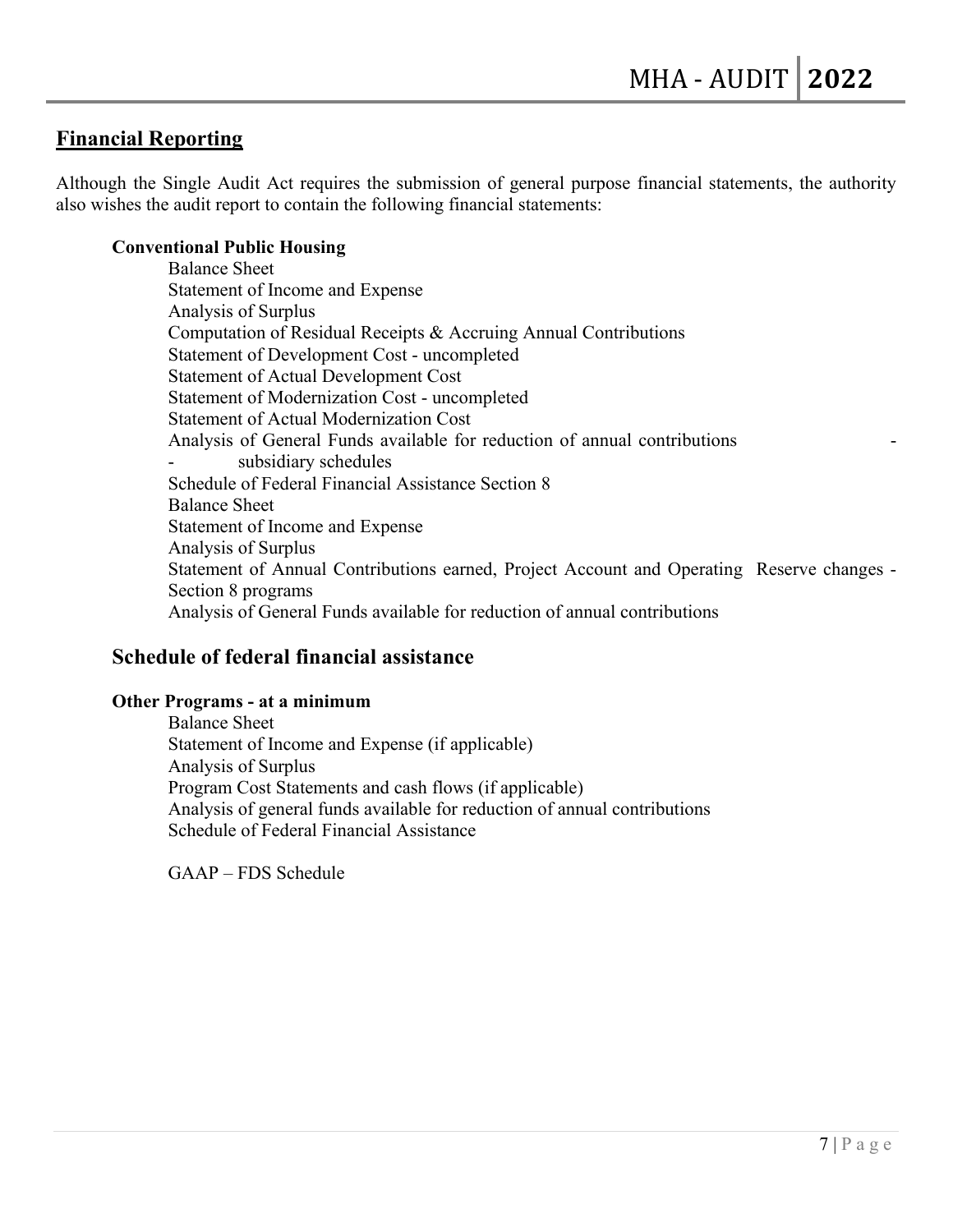Additional information that we believe may assist you in the preparation of the audit proposal is as follows:

- 1. The Housing Authority has approximately 28 employees.
- 2. The computer accounting system with HAB, Inc.:
	- a. Generates checks for payment of all Section 8 HAP recipients.
	- b. Prepares checks to pay approximately 90% of the accounts that are accrued during the month.
	- c. Prepares cash receipts journals based on daily input and maintain accounts receivable due from tenants, including security deposits.
	- d. Journal entries are recorded directly to general ledger accounts.
	- e. Generates a general ledger for each of the programs. The system provides both a monthly general ledger and a cumulative year-to-date ledger.
	- f. Generates monthly financial statements showing both monthly and year-to-date expenses compared to budget.
	- g. Generates a trial balance run for each program.
- 3. Paid invoices are filed by vendor and program.

The Manchester Housing Authority reserves the right to reject any or all proposals/bids, to waive any technical or legal deficiencies, and to accept any proposal that it deems to be in the best interest of the Housing Authority.

We hope the above information will provide you with useful information necessary to the preparation of the audit proposal. Please feel free to contact Joseph D'Ascoli should you have any questions at (860) 643--2163 ext. 101.

Sincerely,

Joseph D'Ascoli, PHM Executive Director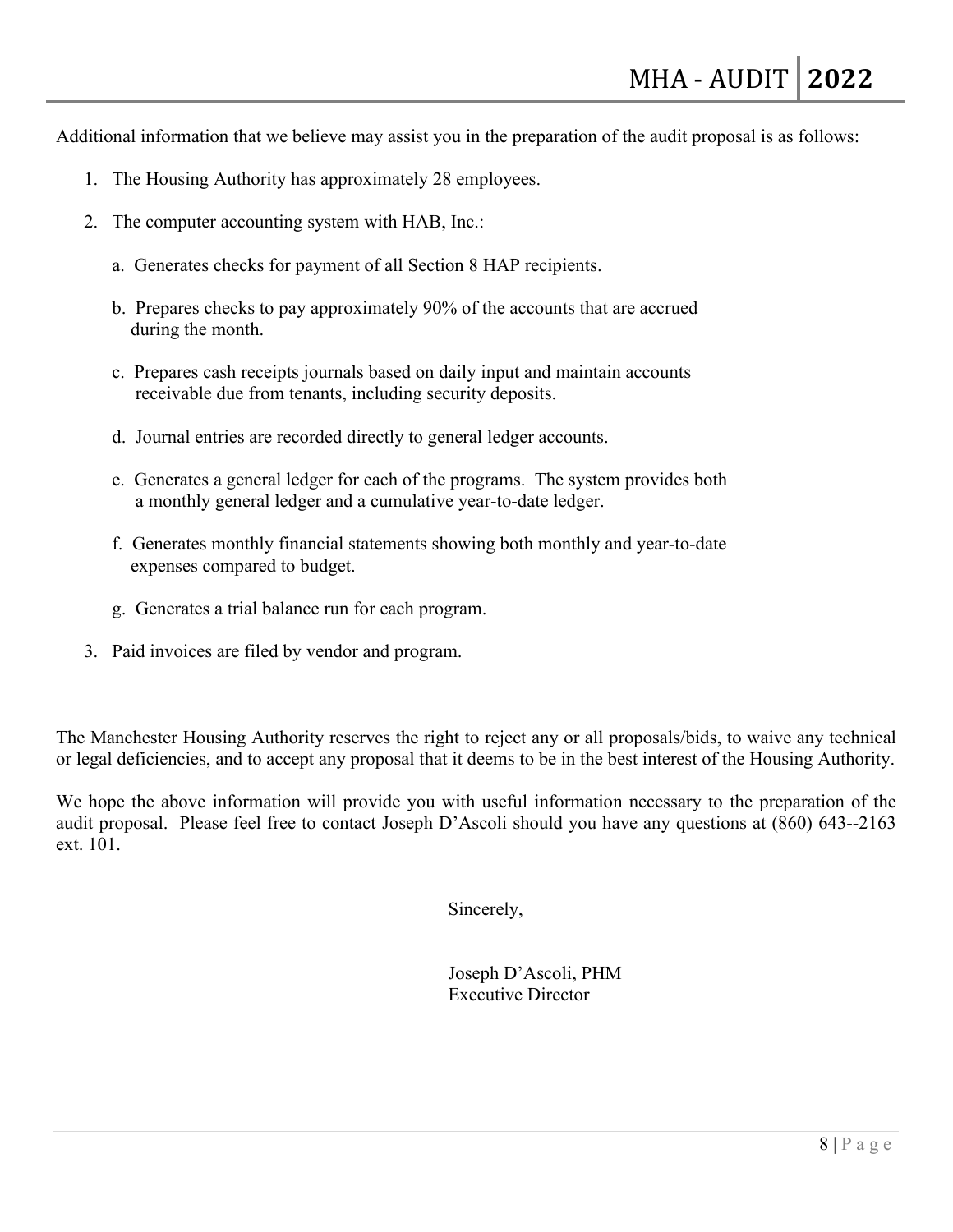# **INSTRUCTIONS TO BIDDERS**

- Fill in all amounts on Exhibit 1 (Programs to be Audited) by FY Ending 9/30/22, 9/30/23 and 9/30/24.
- Do not fill in the date on the contract; that will be done by the PHA when they execute.
- Insert name of firm on Page 1 of contract.
- Fill in all blanks of paragraph Section 7.
- Fill in Name of Contractor and execute.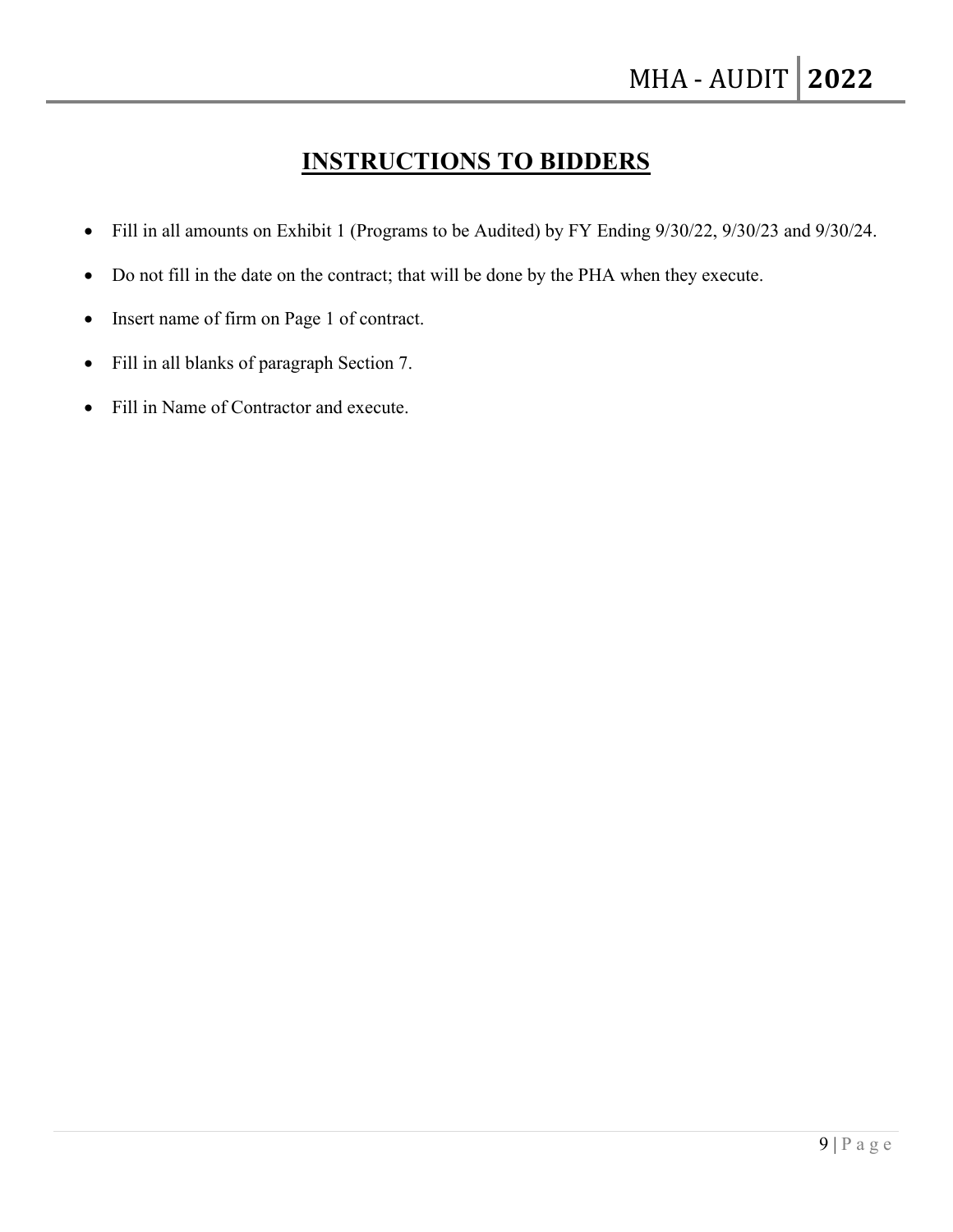## **EXHIBIT 1**

#### PROGRAMS TO BE AUDITED

This exhibit is hereby attached to and is an integral part of that contract between MANCHESTER HOUSING AUTHORITY (Public Housing Agency) and  $($ the Contractor) dated \_\_\_\_\_\_\_\_\_\_\_\_\_\_\_\_\_\_\_\_\_\_\_\_\_\_\_\_\_\_. The audit which the Contractor is to perform is to include the following programs or funds and, unless otherwise indicated, will be for the twelve (12) months ending **9/30/22**.

## **Programs to be included:**

| <b>Program</b>            | # Units | 2022<br>Amount | 2023<br>Amount | 2024<br>Amount |
|---------------------------|---------|----------------|----------------|----------------|
| <b>Public Housing</b>     | 318     |                |                |                |
| <b>State Congregate</b>   | 37      |                |                |                |
| <b>Section 8 Vouchers</b> | 504     |                |                |                |
| <b>Local Programs</b>     |         |                | S              |                |
| <b>CAP Fund Grant</b>     |         | Φ              | \$             |                |
| <b>Total</b>              |         |                |                |                |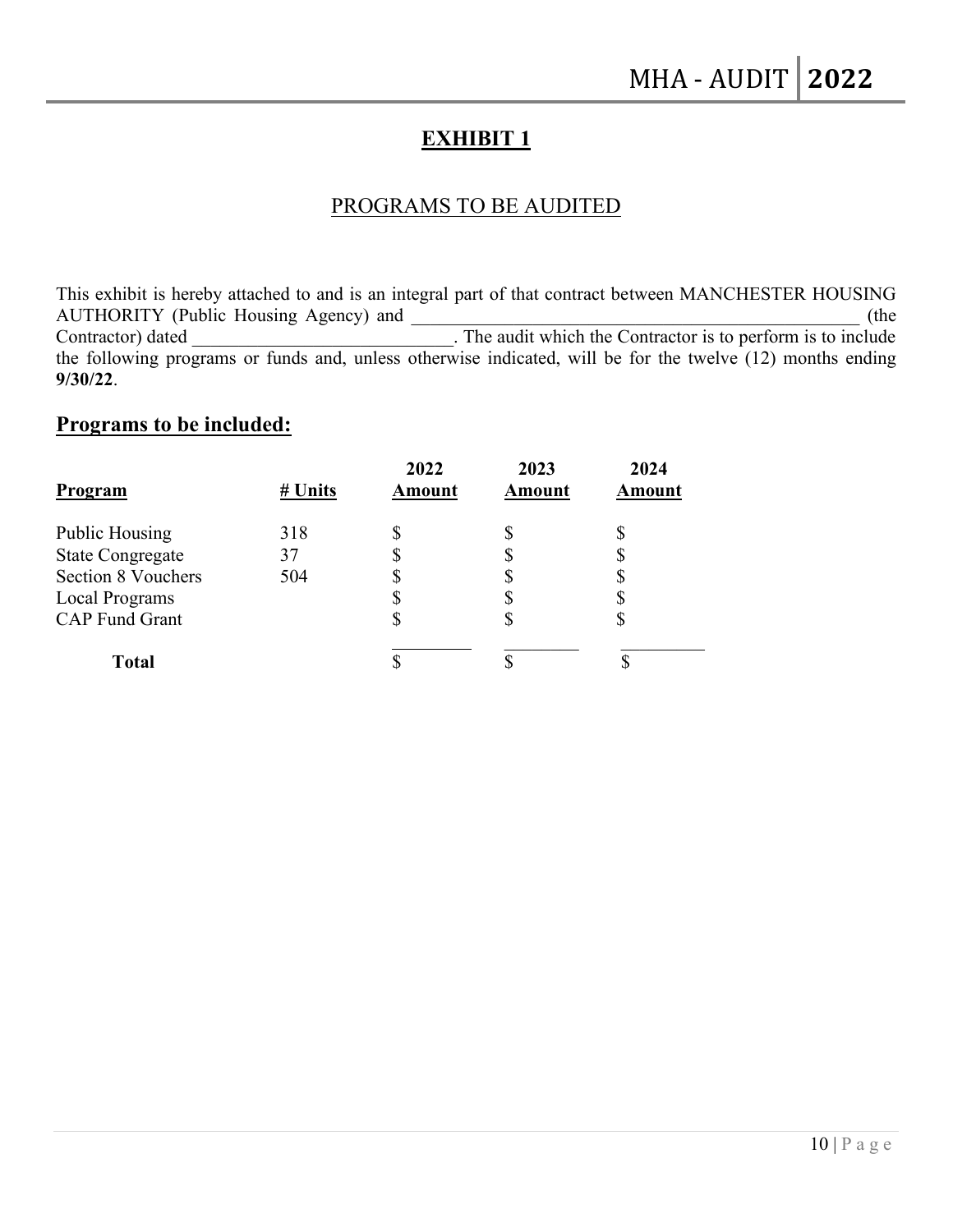#### CONTRACT BETWEEN PUBLIC HOUSING AGENCY AND INDEPENDENT PUBLIC ACCOUNTANTS FOR AUDIT SERVICES ORGANIZATION-WIDE AUDIT

THIS AGREEMENT, entered into as of the day of the day of the control of the day of the control of the control of the day of the control of the control of the control of the control of the control of the control of the cont the MANCHESTER HOUSING AUTHORITY, STATE OF CONNECTICUT (hereinafter referred to as the Public Housing Agency) and

with offices at  $\Box$  (hereinafter referred to as the Contractor).

#### **WITNESSETH**

 WHEREAS, the Public Housing Agency has entered into a contract(s) with the United States of America acting through the Department of Housing & Urban Development (hereinafter referred to as the "Government") for financial assistance for low-income public housing pursuant to the United States Housing Act of 1937, as amended, 42 United States Code Section 1437 et seq.; and

 WHEREAS, pursuant to said contract(s), the Government and the Comptroller General of the United States or his duly authorized representatives have the right to audit the books and records of the Public Housing Agency pertinent to its operations with respect to such financial assistance; and

 WHEREAS, the Government has authorized the Public Housing Agency to procure such an audit by an independent Public Accountant in lieu of audit by the Government; and

 WHEREAS, the Public Housing Agency may have other programs which are required to be audited at this time; and

 WHEREAS, all programs to be audited are as contained in Exhibit 1 which is attached to and is a part of this contract; and

WHEREAS, the Public Housing Agency desires the Contractor to conduct and perform such an audit.

NOW, THEREFORE, the Public Housing Agency and the Contractor do mutually agree as follows:

1. The Contractor shall audit the accounts and records of the Public Housing Agency for the twelve (12) month period ending 9/30/22 and (12) month period ending 9/30/23 and 9/30/24 in accordance with generally accepted auditing standards, the provisions of OMB Circular A-133, the AICPA, "Audits of State and Local Governmental Units", and the Uniform Financial Reporting Standards (UFRS). The audit performed shall be sufficient in scope to enable the Contractor to express an opinion in the audit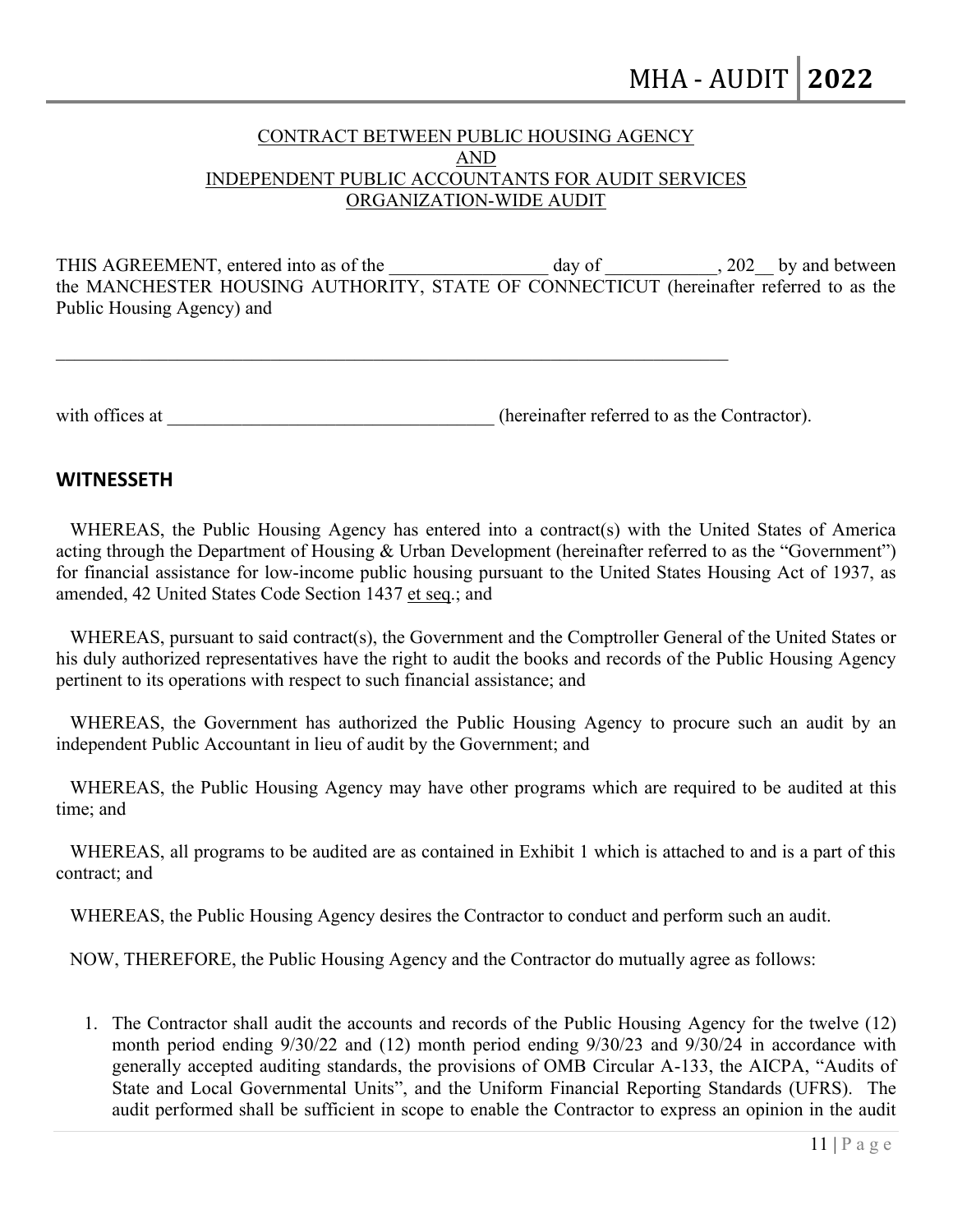report on the financial statements of the Public Housing Agency, and include reports on internal controls and compliance, along with the financial data schedule (as supplementary information) and the Data Collection Form.

- 2. The books of account and financial records to be audited are maintained and are located at the Public Housing Agency's office at 24 Bluefield Drive, Manchester, CT. These books and records will be made available to the Contractor by the Executive Director of the Public Housing Agency at the Contractor's request for the Contractor's use at the Public Housing Agency's office during normal business hours.
- 3. If the Contractor ascertains that the Public Housing Agency's books and records are not in sufficiently satisfactory condition for performing an audit, the Contractor shall disclose this deficiency to the Public Housing Agency. If the Public Housing Agency cannot get its books ready for an audit within 15 days, then the Contractor should notify the Government. Notification to the Government shall be written communication addressed to the Regional Inspector General for Audit. Regional Office, Department of Housing and Urban Development, One Corporate Center, 10<sup>th</sup> Floor, Hartford, CT with a copy to Hub Director, Department of Housing & Urban Development, New England Office of Public Housing, Boston Hub, Thomas P. O'Neill, Jr. Federal Building, 10 Causeway Street, Boston, MA 02222-1092. The Contractor shall await further instructions from the Regional Inspector General for Audit before continuing the audit.
- 4. Upon completion of the audit, an Audit Report consisting of those elements as required by OMB Circular A-133 shall be simultaneously submitted to the Public Housing Agency (20 copies) and to the Single Audit Clearinghouse (1 copy with Data Collection Form) and to Department of Housing (DOH). In addition, the Contractor will supply the Public Housing Agency with an electronic format containing financial statement footnotes, schedule of findings and Corrective Action Plan. In addition, the Contractor will review and verify the electronic submission of audited information.
- 5. The Audit Report shall be submitted within 180 days after the close of the Public Housing Agency's fiscal year. The Contractor shall review and verify the electronic submission within ten (10) working days of the PHA's notification to the contractor that the information is ready for IPA review. The Public Housing Agency understands that generally accepted auditing standards require that the auditor obtain a representation letter from the Public Housing Agency prior to completion of the audit and submission of the Audit report.
- 6. The Public Housing Agency may, before or during the conduct of the audit, request changes in the scope of the services of the Contractor to be performed under this contract. Such changes, including any increase or decrease in the amount of the Contractor's compensation and any change in the time limitation for submission of the Contractor's report. Which are mutually agreed upon by and between the Public Housing Agency and the Contractor, shall be incorporated into written amendments to this contract.
- 7. The Public Housing Agency agrees to pay the Contractor as compensation for the services mentioned herein, a lump-sum of \$ The inclusive of all costs and expenses. The fee is based on the following: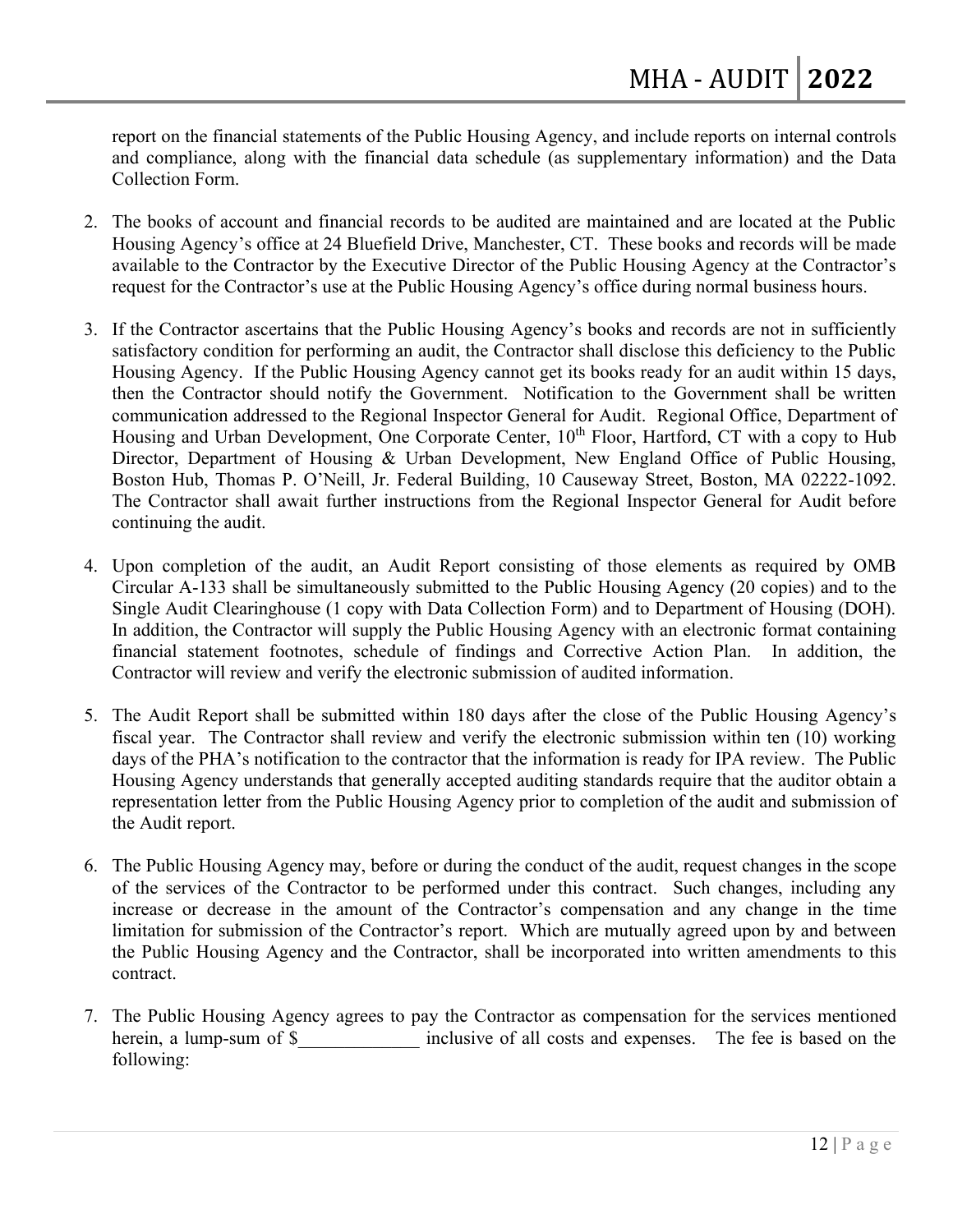|                       |      | Estimated |         |
|-----------------------|------|-----------|---------|
| Level of Service      | Rate | Hours     | Amount  |
| a. Partner            | ۰D   |           |         |
| b. Senior Staff       |      |           |         |
| c. Intermediate Staff |      |           |         |
| d. Staff Assis.       |      |           |         |
| e. Support Staff      | ጥ    |           |         |
| f. Other Costs        |      |           | J       |
|                       |      | Total     | ╓<br>J) |
|                       |      |           |         |

It is estimated that workdays will be required to perform the audit.

Such lump-sum fee shall be payable after submission of the Audit Report to the Public Housing Agency and after submission of copies of the report to the Government as provided in paragraph 4 above. The Public Housing Agency will pay 50% upon completion of the audit report draft and 25% after delivery and submission of the required copies of the Audit Report, as per paragraph 4 and 25% after completion of the audit submission to HUD.

- 8. The Contractor certifies that it is a Certified Public Accountant and/or Licensed or Registered Public Accountant, certified, licensed or registered by a regulatory authority of a State or other political subdivision of the United States. A statement identifying such certification or license shall be attached to this Contract along with evidence of current registration in the State of Connecticut.
- 9. The Contractor certifies that its principal officer(s) or member(s) do not now have and have not had during any period covered by this audit engaged in transactions involving sale, lease or purchase of property with and does not have any interest, direct or indirect, in the Public Housing Agency or any of its members or officials including the following:
	- a. Family relationship with any Public Housing Agency member or official.
	- b. Employment by or service as a member or official of the Public Housing Agency during the period covered by the audit.
- 10. The Contractor certifies that it has not provided bookkeeping services for the Public Housing Agency during the period covered by the audit.
- 11. No member, officer or employee of the Public Housing Agency, no member of the governing body of the locality in which any of the Public Housing Agency's projects are situated, no member of the governing body of the locality in which the Public Housing Agency was activated, and no other public official of such locality or localities who exercises any responsibilities or function with respect to the Public Housing Agency's projects, during his/her tenure or for one year thereafter, shall have any interest, direct or indirect, in this contract or the proceeds thereof.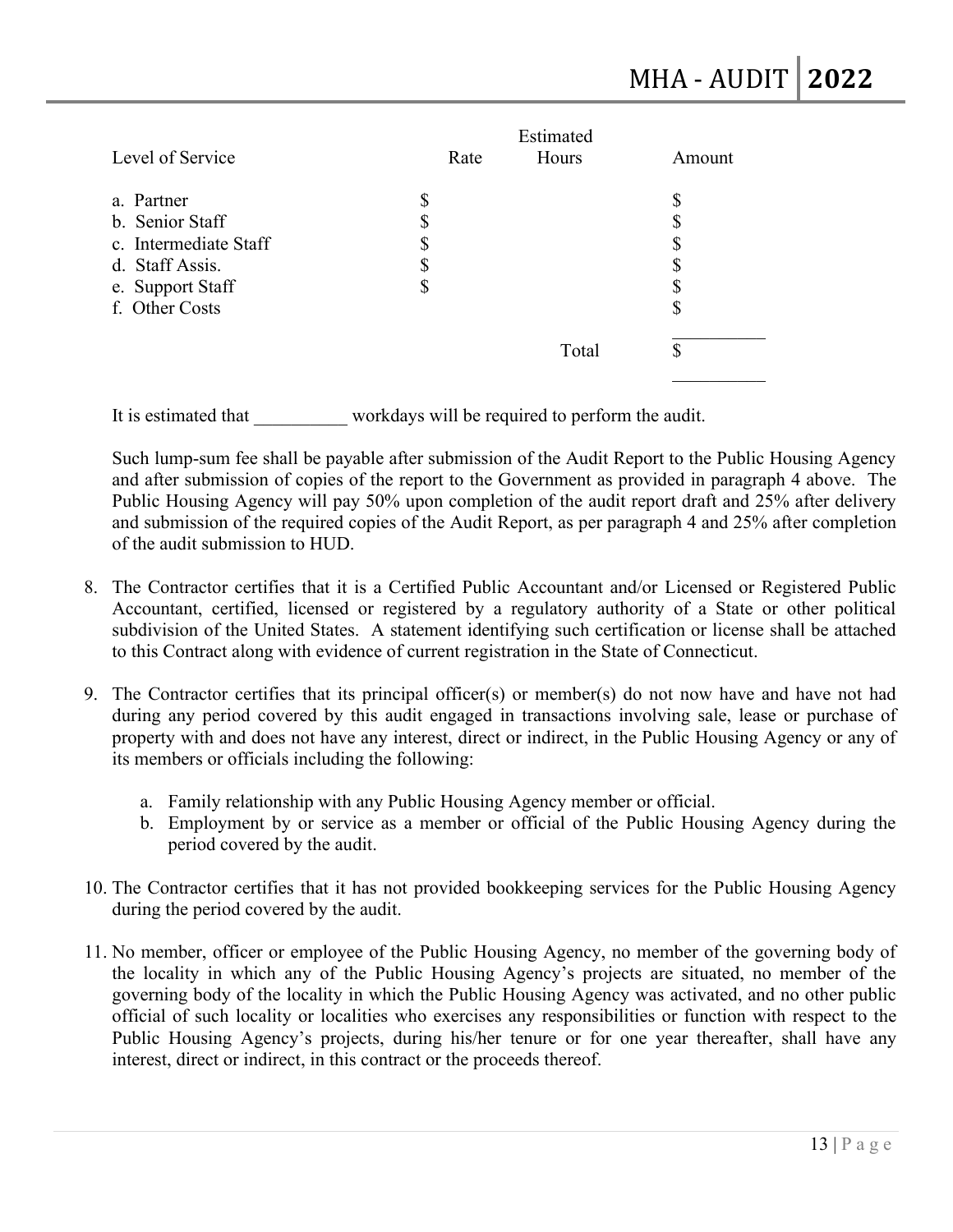- 12. No member of/or delegate to Congress of the United States or Resident Commissioner shall be admitted to any share or part of this contract or to any benefit that may arise therefrom.
- 13. The Contractor warrants that he/she has not employed any person to solicit or secure this contract upon any agreement for a commission, percentage, brokerage, or contingent fee. Breach of this warranty shall give the Public Housing Agency the right to terminate this contract, or, in its discretion, to deduct from the Contractor's fee the amount of such commission, percentage, brokerage or contingent fee.
- 14. The Contractor shall not assign or transfer any interest in this contract except that claims for monies due or to become due from the Public Housing Agency under the contract may be assigned to a bank, trust company, or other financial institution. If the Contractor is a partnership, this contract shall inure to the benefit of the surviving or remaining members of such partnership.
- 15. The Contractor shall not discriminate against any employee or applicant for employment on the basis of race, creed, color, religion, marital status, gender, sexual preference, developmental disability, sex, age, or national origin. The Contractor shall take affirmative action to ensure that applicants are employed and employees are treated during employment, without regard to race, creed, color, religion, marital status, gender, sexual preference, developmental disability, sex, age or national origin, upgrading, demotion, or transfer, recruitment advertising; layoff or termination, rates of pay or other forms of compensation; and selection for training, including apprenticeship.
- 16. For a period of four (4) years from the date of the Audit Report, the Contractor shall make its work papers, records, and other evidence of audit available to the Government and to the Comptroller General of the United States or his duly authorized representatives during normal working hours upon written request of the Government or of the Comptroller General or his representatives. The period will be reduced to the three (3) years for those Public Housing Agencies for which all projects have had Actual Development Cost Certificates issued. The Government and the Comptroller General shall be entitled to reproduce any or all of such documents at their expense for which provision shall be made at the time the need for reproduction arises.
- 17. Except for disclosure to the Government, the Comptroller General and the Public Housing Agency, the Audit Report and the work papers, records and other evidence of audit, including information and data prepared or assembled by the Contractor shall not be made available or otherwise disclosed to any person without the prior written approval of the Public Housing Agency.
- 18. Cash analysis schedules (if not prepared by the Public Housing Agency) for all Federal Programs, any management comments, and any adjusting entries, together with copies of supporting work papers. The Contractor shall also provide a draft of the Audit Report to the Executive Director and Fee Accountant for review prior to the finalization of the Audit Report.
- 19. If, through any cause, the Contractor shall fail to fulfill in a timely and proper manner his obligations under this Agreement, or if the Contractor shall violate any of the covenants, agreements or stipulations of this Agreement, the Authority shall thereupon have the right to terminate this Agreement by giving written notice to the Contractor of such termination and specifying the effective date thereof, at least five (5) days before the effective date of such termination. In such event, all finished documents, data and reports prepared by the Contractor under this Agreement shall, at the option of the authority, be